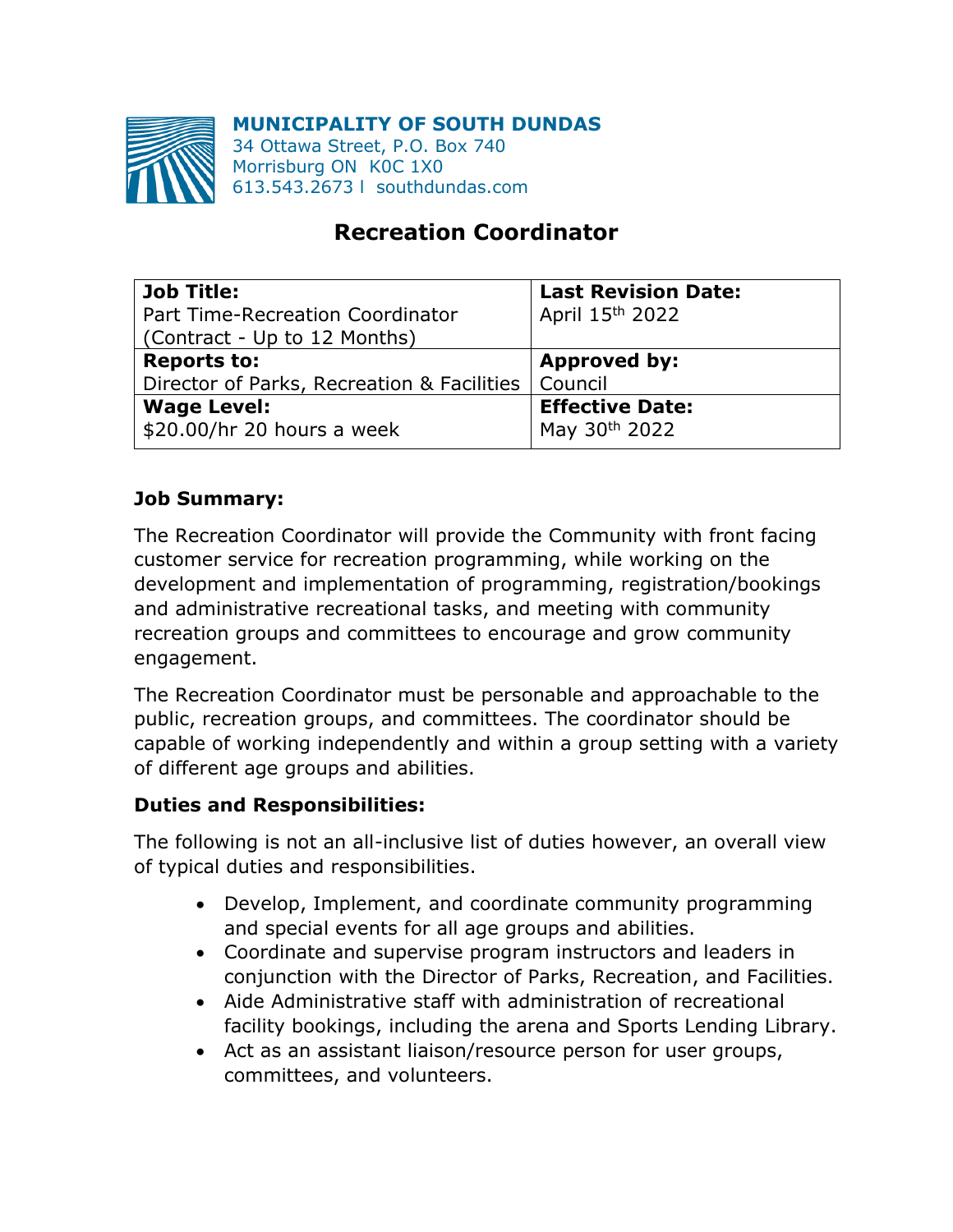- Work with the Staff to promote and publicize and market all programs/services in various means.
- Performs other duties as required or assigned.

### **Skills & Knowledge:**

Knowledge of:

- Recreational and Leisure based activities
- Municipal operations, policies, and procedures
- Effective communication strategies
- Community engagement and enrichment

Ability to:

- Work independently.
- Be able to work evenings and weekends (if required)
- Be creative and innovative in program development and implementation.
- Connect with a variety of different age groups and abilities.
- Present to large groups.
- Organize and file program registrations, bookings, and rentals.
- Collection and recording of payments for programming and facility bookings.
- Respond to enquiries from the public regarding facilities, programming, and committees in a timely manner as outlined in the Corporation's policy.
- Liaise with different committees, attend meetings, and record minutes and information as required.

## **Work Environment:**

Incumbents work in both indoor and outdoor environments with moderate to loud noise levels. May work in controlled temperature conditions, cold and hot temperatures, or inclement weather conditions. Incumbents will interact with individuals in the community.

Work hours can vary week to week depending on programming. However, will generally be 4-5 hours shifts on between Monday and Friday.